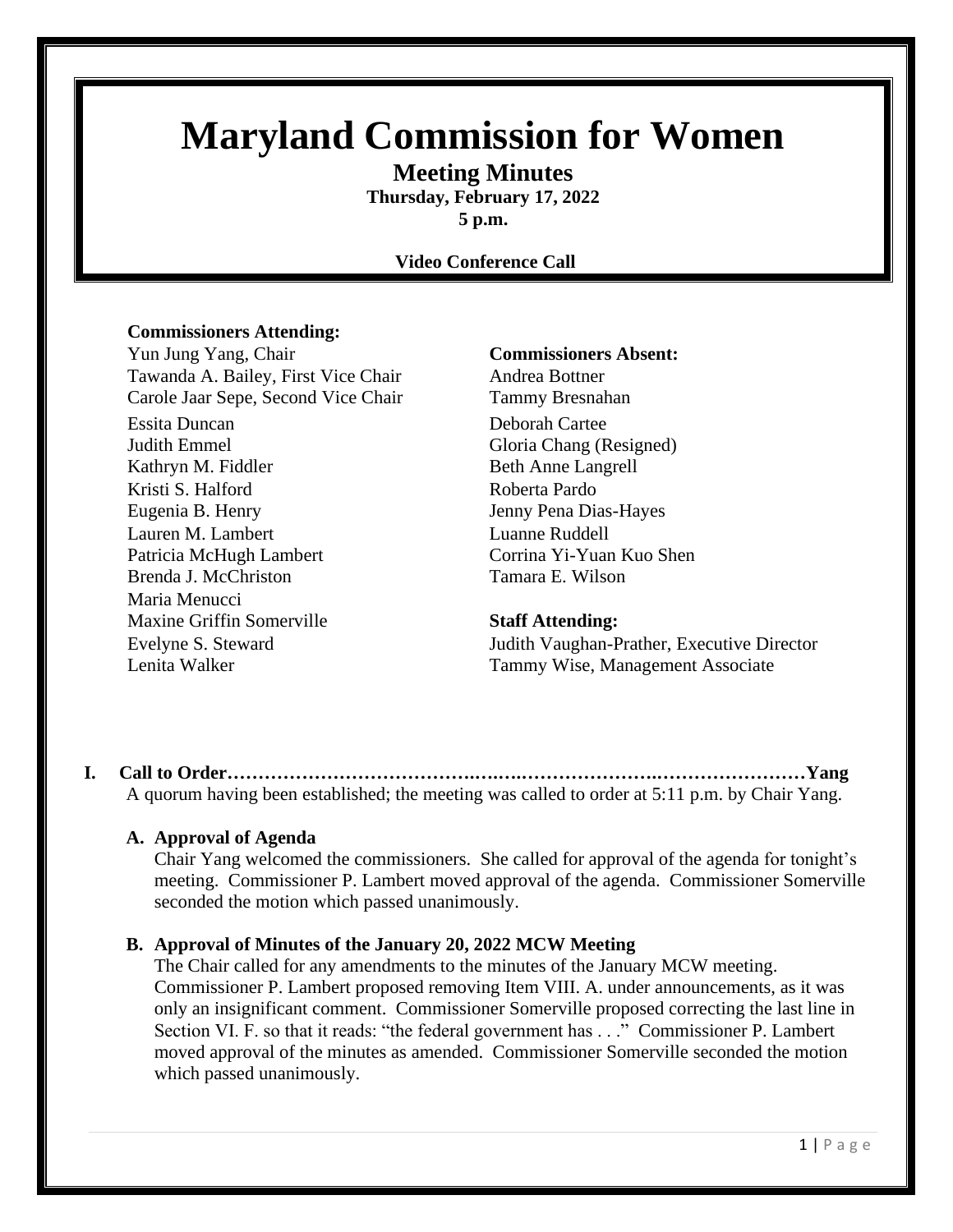### **II. Executive Committee Report………………………………………..……Yun Jung Yang, Chair**

#### **A. Commissioners Appointments and Resignation**

It was noted that one Commissioner has effectively resigned as she has not attended a meeting of the MCW since last June. The MCW's enabling legislation specifies that "A commissioner who fails to attend at least 50% of the regularly scheduled meetings of the Commission during any 12-month period shall be considered to have resigned." It is anticipated that there will be two additional vacancies to fill on the MCW effective July 1, so it is expected that the Governor will appoint three new commissioners by that time.

Commissioner L. Lambert noted that due to her illness and subsequent injury, she has been unable to go to the office of the Clerk of the Court to be sworn into her new term on the MCW. She was encouraged to contact the Clerk's office to inquire if it is possible to arrange for a virtual swearing in.

#### **III. Unfinished Business**

No unfinished business was brought before the Commission.

#### **IV. New Business**

No new business was brought before the Commission.

#### **V. Committee Reports**

**A. Status of Women in Maryland (SWiM) Pandemic Impact Research……….…..P. Lambert** A tentative date to release the report, "At the Heart of the Pandemic – Maryland Women and the COVID-19 Crisis," has been set for March 14, the approximate second year anniversary of the government shutdown when the pandemic first arrived in Maryland in 2020. The report, having been approved by the Commission at the January meeting, is now being graphically designed and prepared for printing. It was shared with the DHS Secretary's office but no response has been received yet. Preparations are being made for a briefing on the report, and Commissioner Steward volunteered to create PowerPoint slides to go with it. The next meeting of the SWiM Committee is February 25 at 9 a.m.

## **B. Policy and Legislation (PAL) Committee………………………………………...….Halford**

#### **1. MCW Legislative Activities**

The Maryland General Assembly is "in full swing," with committee hearings and votes on bills occurring quickly and frequently. The PAL Committee members have submitted correspondence on almost all of the bills on the MCW's legislative agenda for 2022, as the hearing have occurred. Commissioner Duncan has been wonderful about submitting the MCW's written testimony through the MGA's online portal.

#### **HB0153/SB0033 Criminal Law - Sexual Crimes - Repeal of Spousal Defense:**

Hearings have been held in the Senate and the House. The bill passed the House and is up for a vote in the Senate tomorrow.

#### **HB0008/SB00275**: **Time to Care Act:**

The bill was heard in both the House Economic Matters Committee (February 15) and the Senate Finance Committee (February 10). No further action yet.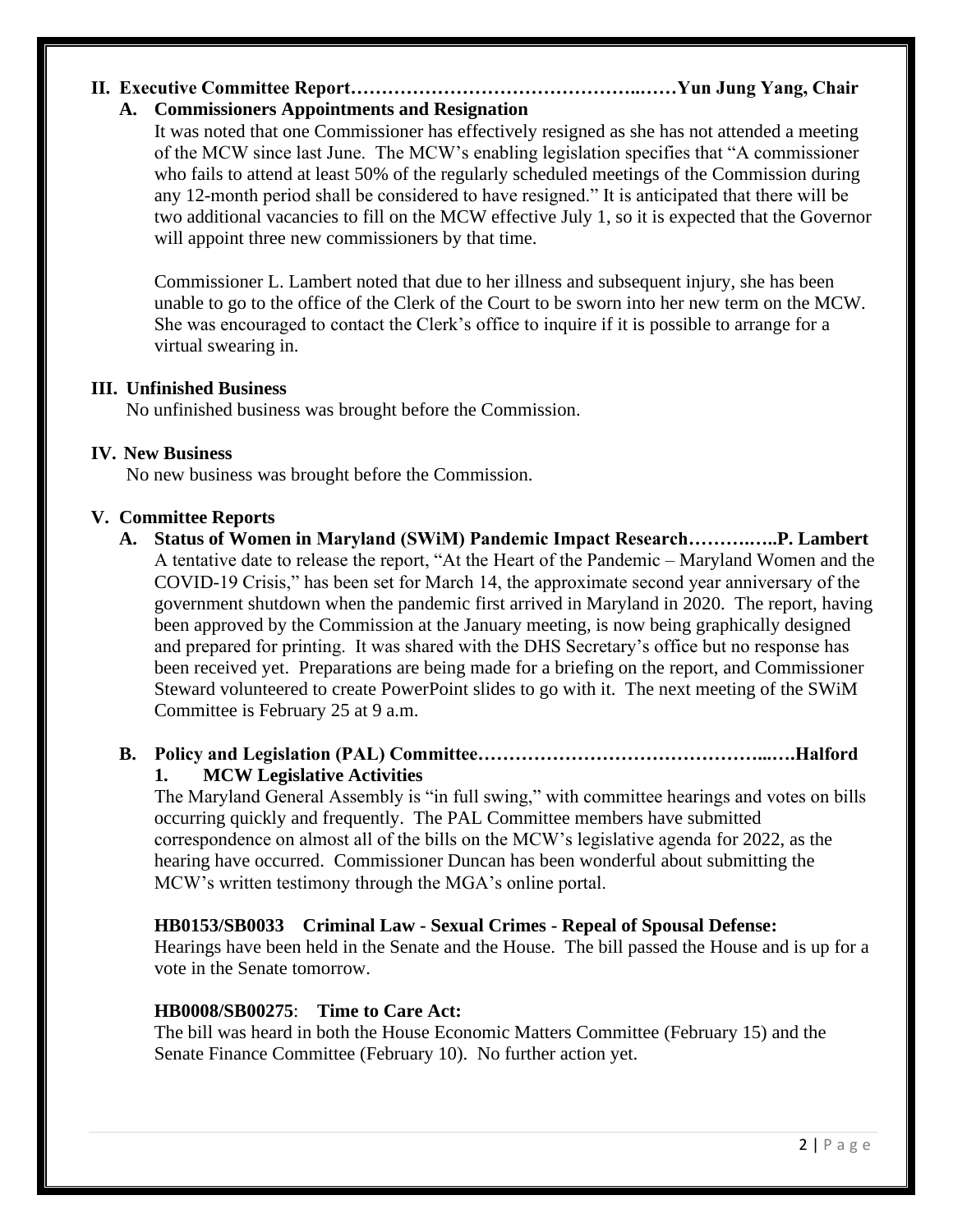#### **HB0937/SB0890 Abortion Care Access Act of 2022:**

Hearings in both the House Health and Government Operations Committee and the Senate Finance Committee are scheduled for next week. Testimony will be submitted.

#### **HB0296/SB0280 Interim and Temporary Protective Order – Virtual Petition and**

**Hearing:** The bill was heard in the House Judiciary Committee (February 3) and the Senate Judicial Proceedings Committee (February 9). The Senate Committee is scheduled to vote on this legislation tomorrow.

#### **HB0148/SB0328 Stalking:**

The House Judiciary Committee heard this bill on January 27 and gave it a favorable report. It has now passed in the House. The Senate Judicial Proceedings Committee heard the bill on February 8. The Senate votes on the bill tomorrow.

#### **HB0454/SB0776 Prevention of Forced Infant Separation Act:**

The bill was heard in the House Judiciary Committee on February 8. A hearing in the Senate Judicial Proceedings Committee is scheduled for March 9.

#### **HB0626/SB0669 Pregnant Person's Dignity Act:**

At last month's MCW meeting, the PAL Committee recommended supporting this bill with some conditions. As the testimony was being developed, it became clear that the MCW had too many questions about certain aspects of the proposed legislation, as it is written, to take a position on it. Commissioner Halford moved that the MCW take no position on this bill. Commissioner P. Lambert seconded the motion which passed unanimously.

#### **2. Maryland Legislative Agenda for Women (MLAW)** No report.

**3. Women's Legislative Briefing (WLB)……………………………..…………..McChriston** The January 30 event was very well attended and very well organized. The speakers were excellent. The theme – Voting Women Change Everything was inspiring. Several panelists spoke about the dangers of impeding voting rights. Several MCW Commissioners attended including Chair Yang, Vice Chair Bailey, Commissioners Bresnahan, Duncan, Somerville, Steward and Management Associate Wise.

**C. Achievement and Recognition (ARC) Committee……………………………..…Somerville** The ARC Committee met on February 10 to continue planning for the March 17 opening of the Hall of Fame/Young Women Leaders website. We are working with the DHS communications office to design the website and a printed program book. We have received video statements from all our honorees (except one HOF inductee who is not willing to make a video), and have submitted the biographies and photos to the graphics office. We have received commitments for recorded greetings from Senators Van Hollen and Cardin, Mrs. Hogan and Delegate Anne Healey, chair of the Caucus of Maryland Women Legislators.

All the HOF honorees have now received their inscribed crystal bowls. I understand that the \$2500 donation from the Pai Ping Foundation to support these scholastic awards has been received by the Foundation for the MCW. The entire ARC Committee thanks Commissioner Eugenia Henry and her foundation for this generosity. We will provide names and addresses of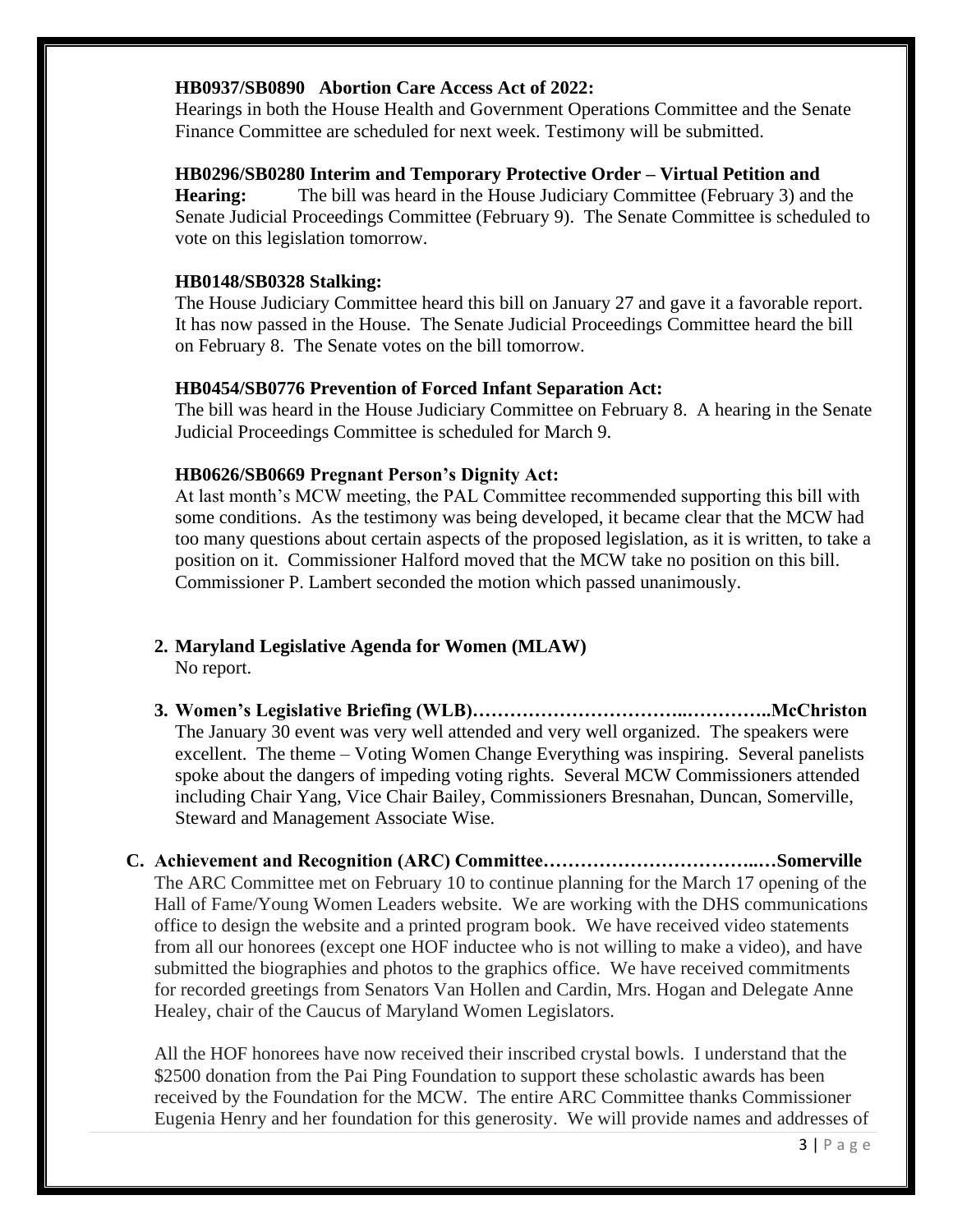the winners of the Maryland Young Women Leaders Awards to the Foundation for the MCW so that checks for \$500 each may be mailed to them by March 17.

Our plan is to issue a press release announcing the names of the honorees on March 1 and announcing that the website will "go live" on March 17. Then, we will issue another announcement on the morning of the 17th, the day the website becomes available.

MCW Chair Yang commended the members of all three committee for all their efforts and especially the teamwork that they have all demonstrated during this exceptionally busy time.

#### **VI. Liaison Reports**

- **A.The Foundation for the Maryland Commission for Women….Yang and Steward for Shen** The Foundation held its annual meeting. Commissioner Shen was reelected Chair. Commissioner Henry confirmed her continued support of the MYWLA scholastic awards. The Foundation Board plans to hold a planning meeting in July to discuss its fundraising strategies and goals and to develop definitions of Board Member responsibilities.
- **B. Maryland Women's Heritage Center…………………………………………...….…….Yang** The Center is holding a panel discussion of the impact of Critical Race Theory on our understanding of Women's History.
- **C.Women Moving Forward (WMF) Conference………………....…………….…..McChriston** No report.

#### **D.Maternal Mortality Review Stakeholders Group** No report.

- **E. Maryland Women's History Museum……………………………………….…….…..Emmel** Commissioner Emmel, MCW Chair Yang, and Executive Director Vaughan-Prather will try to schedule a visit to the new location for the Museum in the spring.
- **F. UMD SAFE Center…………………………………………………………...……..Somerville** No report.

### **G. Maryland250 Commission…………………………….……………………….……….Emmel** This commission is meeting every other month since the anniversary is still several years away. It is now soliciting proposals for the development of a website. One member of the commission represents the Maryland Center for History and Culture and says that it has, among its exhibits, a number relating to women in Maryland history. She invited MCW members to visit for a guided tour. Commissioner Emmel offered to make the arrangements and asked commissioners to let her know if they would like to attend.

# **VII. Staff Report……………………………………………………..…..………….Vaughan-Prather**

### **A.Issue Alerts**

Issue Alerts were sent out to our distribution lists on the subjects of African American women in Maryland's history to commemorate Black History Month, Heart Health Month (on Valentine's Day) and an announcement of an event for Black women veterans hosted by the Maryland Department of Veterans' Affairs.